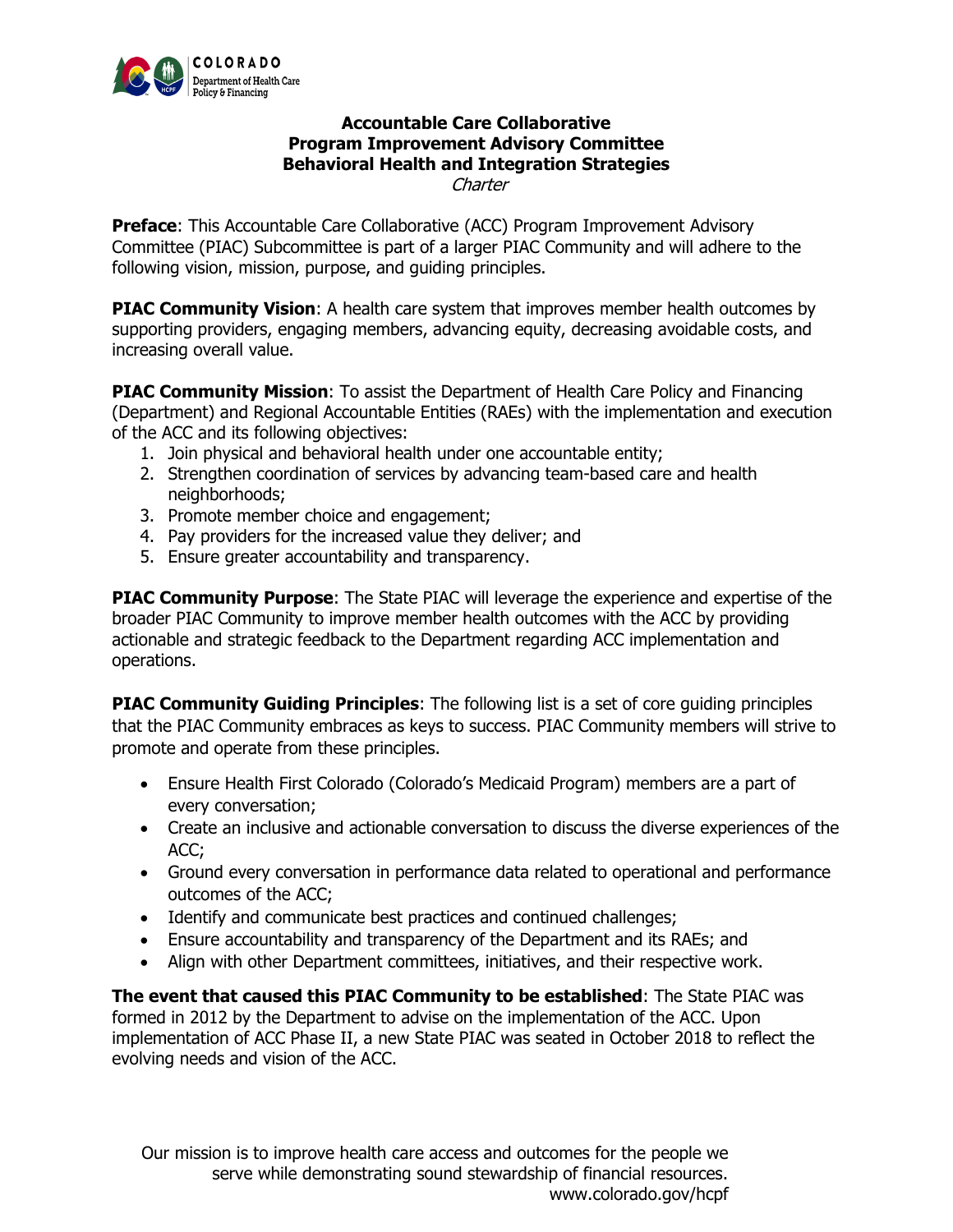

**PIAC Community Framework**: Below is a visual of the State PIAC Community and the relationships between its internal components. Each component will adhere to the vision, mission, purpose, and guiding principles of the PIAC Community and will reflect the respective communities that it serves.

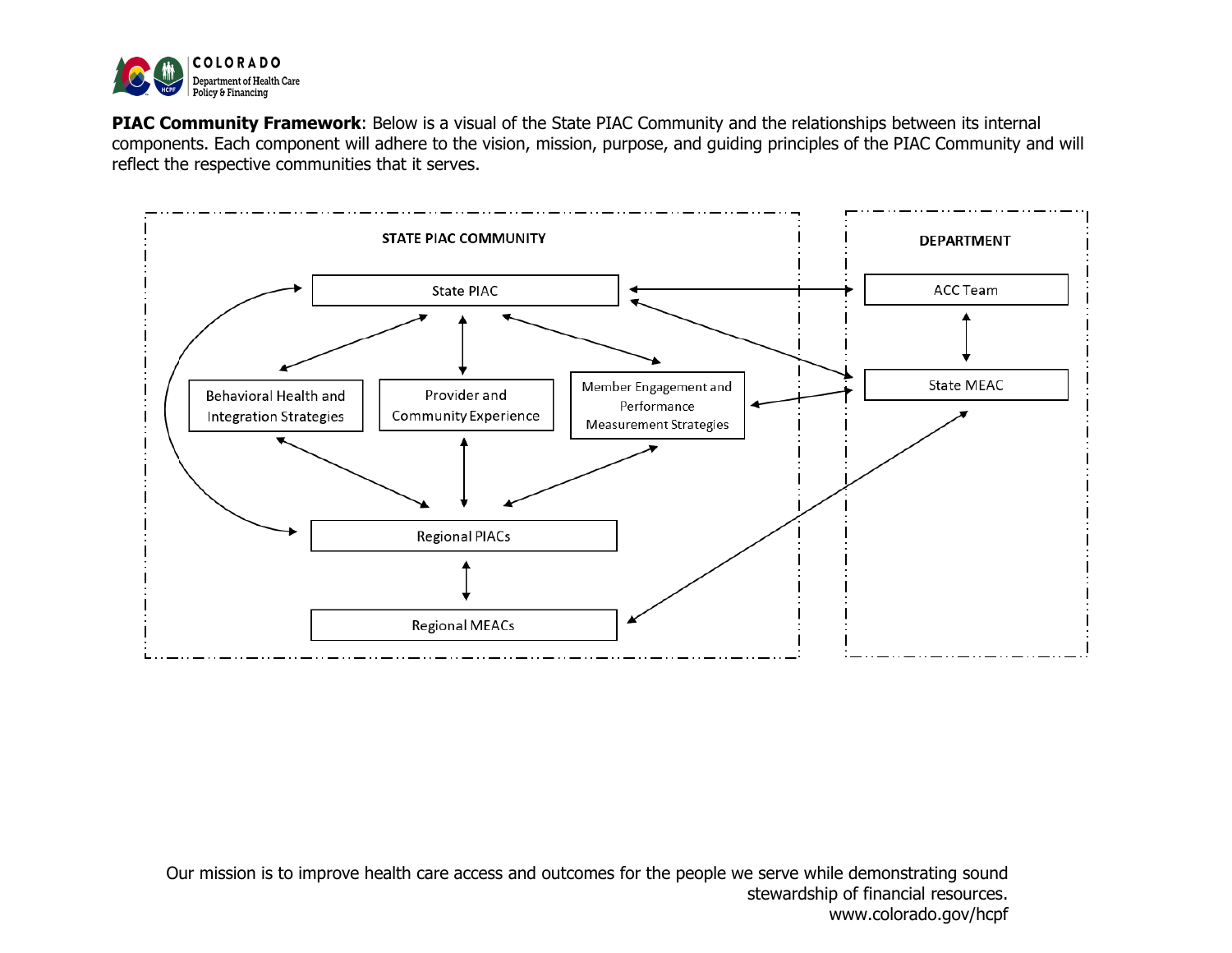

**PIAC Subcommittee Purpose**: To assess behavioral health integration within the ACC by investigating the strategies by which RAEs and providers are joining behavioral and physical health at the practice and systems-level, by improving foundational understanding of behavioral health issues, benefits, and services, including substance use disorders, by ensuring care coordination and continuity across benefits, and by identifying the barriers to accessing behavioral health including but not limited to gaps in care and stigma(s) related to treatment.

**PIAC Subcommittee Strategy Screens**: In order to identify and address specific criteria of the subcommittee's charge, the subcommittee will look at specific populations and their lived experiences within the ACC. These populations will include but not limited to:

- Members who are diagnosed with both a mental health disorder and an intellectual developmental disability (IDD).
- Pediatric members, including those who are involved in Foster Care.
- Geriatrics members.

Any subsequent subcommittee objectives, processes, and products must demonstrate the inclusion of each of these screens. For example, the subcommittee must demonstrate in its operations how the execution of its charge advances health equity and how it affects specific populations within the Health First Colorado membership.

**PIAC Subcommittee Objectives**: The subcommittee has identified the following specific topics to investigate and discuss in order to carry out its charge.

- 1. Department of Corrections (DOC): Develop recommendations for care coordination and care continuity for behavioral health services during re-entry for corrections-involved members.
- 2. Crisis Services: Develop recommendations regarding the implementation and alignment of the crisis service system and the RAEs, specifically at the intersection of justice, primary care, and education systems.
- 3. Other behavioral health concerns: Continuously track and monitor potential behavioral health concerns within the ACC.

**PIAC Subcommittee Process**: The subcommittee's process will include:

- The aggregation of qualitative data from RAEs, providers, community leaders, subject matter experts, and members.
- The aggregation of quantitative data from key performance indicators, behavioral health incentive measures, performance pool measures, public reporting measures, and RAE contract deliverables.
- Review state legislation to determine the impact it enforces on Health First Colorado members and the statewide behavioral health system.
- Develop recommendations based on the aggregated data and analysis through the appropriate strategy screens.
- Produce written work products that documents and summarizes the analysis and provides actionable recommendations for improved delivery system performance.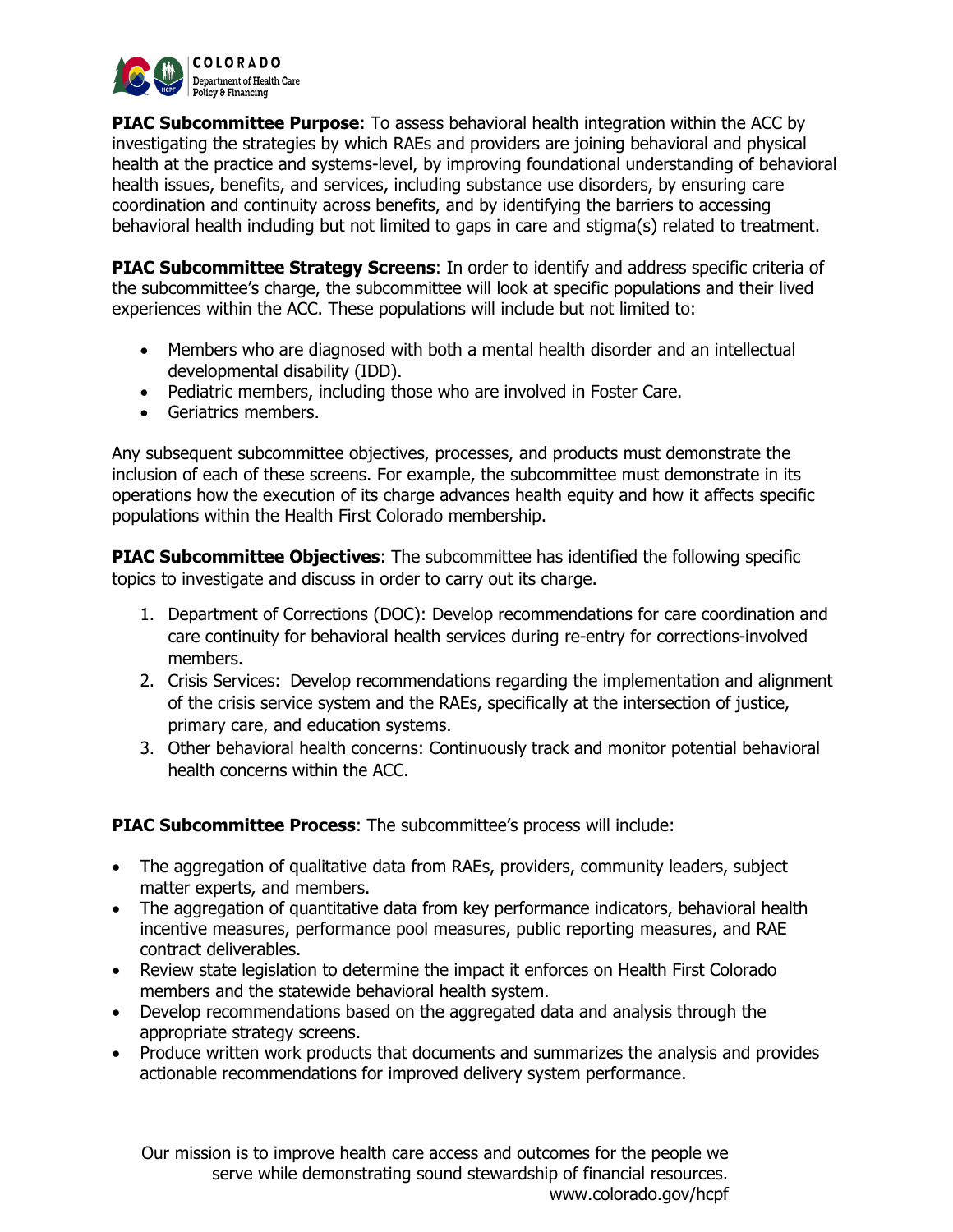

**PIAC Subcommittee Products**: Final work products can include operations and performance guidance as well as recommendations outlining content including but not limited to established best practices, continued challenges, emerging areas for improvement, and opportunities for alignment. All final work products should propose solutions, next steps, measures for success, and timelines for follow-up. All final work products will be delivered on time to ensure the state PIAC and the Department meet any set deadline.

**PIAC Subcommittee Logistics**: The subcommittee will meet on the first Wednesday of each month. The meetings will be held from 9:00-10:30 am at the Department of Health Care Policy and Financing (303 E  $17<sup>th</sup>$  St. Denver CO). Each meeting will have a call-in option listed on the agenda.

### **Appendix 1.** Membership

This subcommittee will have 9-13 voting members who reflect the diversity of the system and membership, including but not limited to: members, physical and behavioral health providers, advocacy groups, urban and rural perspectives, different ethnic groups, and system-level personnel.

### **Chair(s)**:

Daniel Darting, CEO Signal Behavioral Health Network

## **Co-Chair(s):**

Sue Williamson, Executive Director CCHAP

#### **Voting Membership**:

| Name                           | Organization                                                 | Position                                                 | Region                |
|--------------------------------|--------------------------------------------------------------|----------------------------------------------------------|-----------------------|
| Dr. Victoria Allen-<br>Sanchez | Community and Public Health<br>Division                      | <b>Behavioral Health Coordinator</b>                     | Region 7 - El Paso    |
| Stacee Delisle                 | A Kidz Clinic                                                | <b>Executive Director</b>                                | RAE 1                 |
| Mary Dengler-Frey              | Southwestern Colorado Area<br><b>Health Education Center</b> | Regional Health Connector                                | Region 1<br>Southwest |
| Daniel Darting (Chair)         | Signal Behavioral Health<br><b>Network</b>                   | CEO                                                      | Statewide             |
| Heidi Haines                   | The Arc of Colorado                                          | Director of Advocacy                                     | Statewide             |
| Camille Harding                | <b>CDHS</b>                                                  | Division Director- Community<br><b>Behavioral Health</b> | Statewide             |
| <b>Terri Hurst</b>             | Colorado Criminal Justice<br><b>Reform Coalition</b>         | <b>Policy Coordinator</b>                                | Statewide             |
| <b>Thomas Keller</b>           | <b>Medicaid Member</b>                                       |                                                          | Denver and RAE 1      |

Our mission is to improve health care access and outcomes for the people we serve while demonstrating sound stewardship of financial resources. www.colorado.gov/hcpf